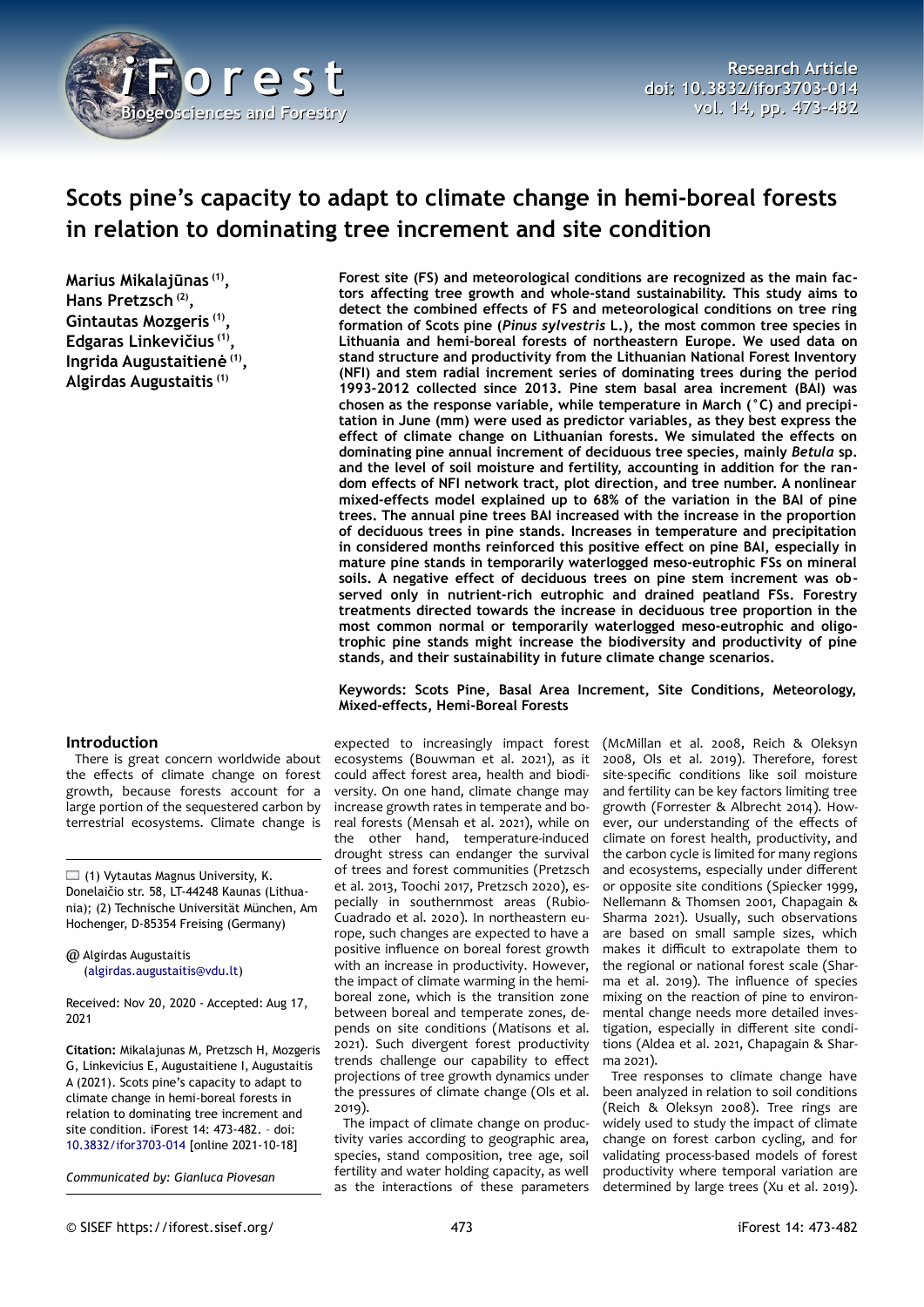Understanding the effects of climate change on forest productivity and its time series is critical, and tree rings offer an annually resolved proxy to explore tree growth over times when no forest inventories or meteorological instrumental records were available (Cook & Kairiukstis 1990). Tree-ring series are widely used to reconstruct stand productivity history. Therefore, the impact of climate change on forest tree growth, as well as past growth trends (Macias et al. 2006, Piovesan et al. 2008) have been extensively analyzed through series of tree rings (Girardin et al. 2008, Garant et al. 2009), especially of dominating trees in forest stands (Xu et al. 2019).

Scots pine (*Pinus sylvestris* L.) was chosen in this study as the main species to detect the effect of increased temperature and precipitation on tree annual increment. It is one of the most common tree species not only in Lithuania but also in the entire hemi-boreal and boreal european region (Pretzsch et al. 2015). Our earlier findings in northeastern Lithuania revealed that since 1980 Scots pine trees showed significant increases in annual basal area increment (BAI). This was related to significant longterm increases in air temperature in September, early spring and July. Heat and drought in June limited pine tree growth, but only on organic soils under excessmoisture regime, which increased the sensitivity of pine to drought (Augustaitis 2007a, 2015, 2018).

In northeastern europe, air temperature and precipitation increased over the 20<sup>th</sup> century and particularly since the late 1980s (IPCC 2014, Augustaitis et al. 2018, Ols et al. 2019). Recently Lithuania became a top hotspot in Europe. There greatest shifts in thermal and precipitation regimes have been detected, with mean temperature increasing by +0.325 °C and precipitation by +20 mm per decade (Schlechtriem 2019). The adaptation capacity of pine forests to such climate changes is one of the major challenges for forest management in this region. It is necessary to understand the effects of climate change on pine growth to be able to predict how these effects might affect pine stand sustainability in hemi-boreal forests in the future. Recently, the proportion of deciduous tree, especially *Betula* spp. in pine stands, has also been shown to have a major effect on pine tree annual increment in relation to tree age, density and site condition (Aldea et al. 2021). In this study we attempted to determine and assess: (i) the effects of key meteorological parameters on pine tree annual BAI in forest sites with different levels of soil moisture and soil fertility; (ii) the effect of the proportion of deciduous trees in pine stands on pine annual BAI under different soil conditions; (iii): the effect of tree age on pine tree annual BAI under different forest site conditions in relation to selected meteorological parameters; (iv) future changes in pine tree annual BAI in hemi-boreal pine forests under forecasted climatic conditions.

The results could suggest new forestry treatments ensuring sustainable forest development under the pressures of global change in hemi-boreal forests.

# **Materials and methods**

#### *National Forest Inventory data*

Data on stand, tree and soil characteristics were collected on the NFI plots during the fourth National Forest Inventory (NFI) 5-year cycle from 2013 to 2017 ([Fig. 1\)](#page-1-0). Scots pine cores were collected at breast height from one selected dominating tree of each tree species growing in the same stand, but outside of the permanently monitored plot. Annual increment of the dominating tree of each tree species in a stand was selected as the main response variable to detect the integrated effects of environmental predictor variables. The sample size for dendrochronological analysis during the entire 5-year cycle consisted of 2414 Scots pine trees over 40 years old from the same number of sample plots. More than 2500 cores were taken from other tree species.

We eliminated data on pine BAI from

stands younger than 40 years to reduce variability in tree-ring width data, as the variability in younger stands is high due to tree competition and tree density (Kairiukstis et al. 1987, Schweingruber 1996, Juknys et al. 2002, 2003, De Vries et al. 2014).

Dendrometric parameters of trees were obtained from four circle plots (500 m<sup>2</sup> in size and 12.76 m in radius) in each NFI tract, which were located on the tops of isosceles triangles at 4 km distance from each other both horizontally and vertically [\(Fig.](#page-1-0) [1\)](#page-1-0). The identification of a tract and the position of a plot in the tract (direction), as well as the tree identification number (id) were used to account for random effects on pine BAI formation in mixed-effects models. Forest type and soil conditions were also assessed in the plots using the Lithuanian NFI methodology (Kuliešis et al. 2016).

## *BAI calculation of sample dominating trees*

We measured annual tree-ring width in stem cores, from bark to pith, with an accuracy of 0.01 mm, using an electronic transducer and a binocular scope fixed over the moving stage of the Lintab™ v.6 tree-ring measuring equipment, and TSAP-Win™ software (RinnTech e.K., Heidelberg, Germany). Individual tree-ring width series were synchronized by a visual comparison of graphs for each ring width series with averaged pine tree ring width series of the correct age group (Eckstein et al. 1989). We calculated the Pearson's correlation coefficients and means among and between each tree ring width series for the right age group (Baillie & Pilcher 1973). This procedure ensured significant differences in annual increments among years, but synchronic and non-significant differences in the rhythm of growth in relation to tree diameter at different ages (Pretzsch 2020).

The data on tree ring widths over the last 5-year period (2013-2017) were not included in the analysis to avoid not fully formed increments of the last year to have equal period for each tree.

To detect recent regular pine tree



<span id="page-1-0"></span>**Fig. 1** - Location of Scots pine sample plots and structure of NFI permanent plots at 4 km distance from each other across Lithuania. The 250  $\times$  250 m tract with four 500 m<sup>2</sup> circle plots at its different directions represents a plot.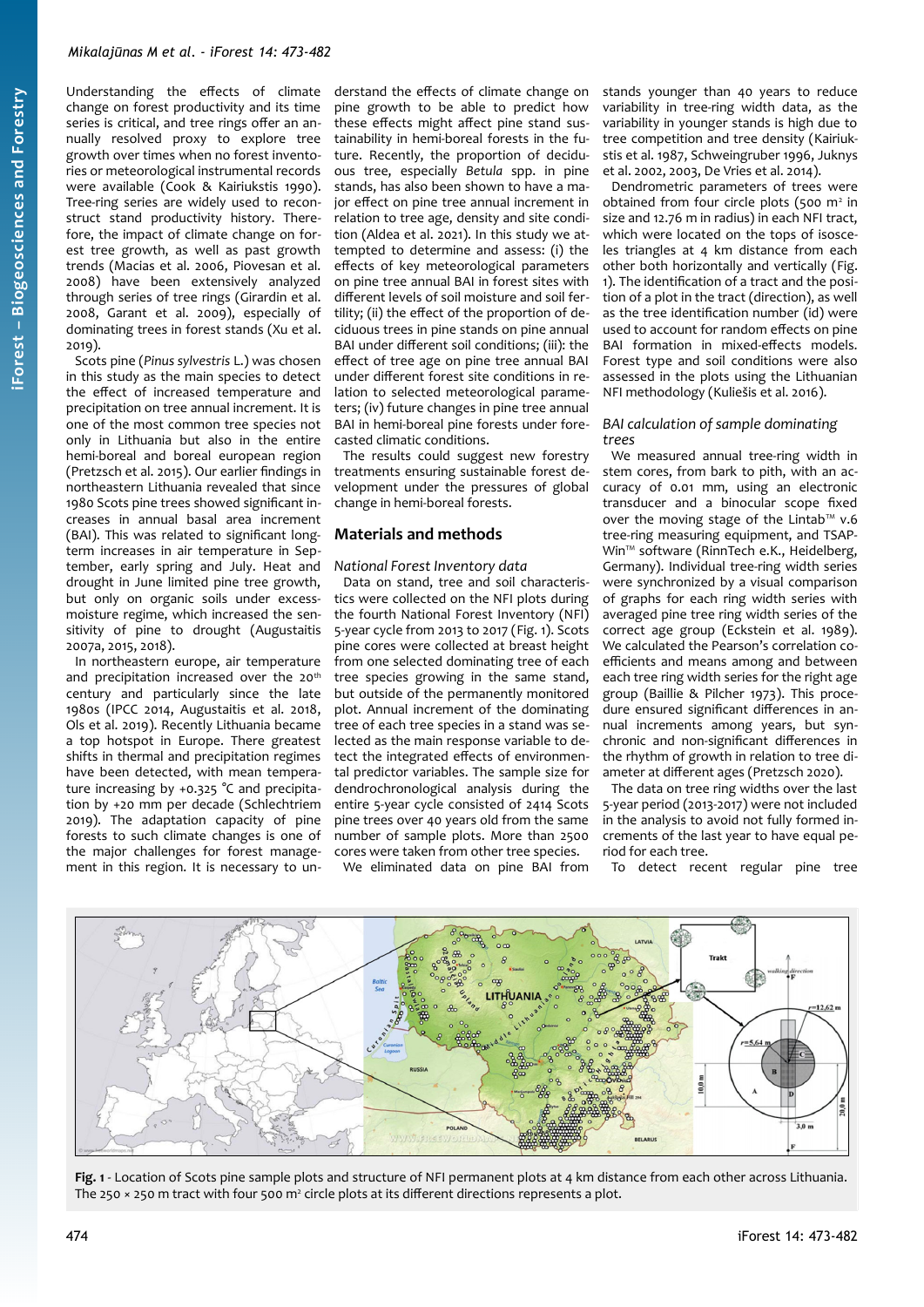growth, the period between 1993 and 2012 was chosen for analysis ([Fig. 2\)](#page-2-0). This 20 year period when mean temperature and precipitation increased by 0.049 °C and 1.92 mm per year, respectively, (Augustaitis et al. 2018) reflects climate change quite well. This increase is statistically significant and is in full agreement with the SReS A1 B Project (IPCC 2014).

Basal area increment (BAI) series were derived from tree ring width series. BAI was used instead of ring width, due to its higher relationships with stem volume increment and lower interrelationship with tree diameter and tree ageing process, as well as recent tree age. This parameter captures growth trends better than treering width and avoids the need for data detrending (Biondi & Qeadan 2008). Such detrending could also remove low frequency variability that could hide the effects of meteorological parameters with the same variability.

#### *Meteorological data*

Meteorological data were collected from 16 meteorological stations located across Lithuania. Mean monthly precipitation and temperature were used in the BAI analysis. Mean temperature in March and precipitation in June were chosen as they have the most significant effect on the pine increment not only in Lithuanian forests ([Fig. 2\)](#page-2-0) but also in boreal and hemi-boreal forests (Seidling et al. 2012). This is in agreement with our previous results (Juknys et al. 2003, 2014, Augustaitis et al. 2007b, 2015, 2018). Climatic parameters were assigned for each tree using an inverse distance weighted (IDW) interpolation method based on the distance to meteorological stations located nearby (Daly et al. 2002).

#### *Forest sites*

Scots pine responses to the considered meteorological parameters were analyzed based on growing conditions defined by a classification of stands into forest site types. These types describe edaphic and hydrological site conditions and are the

<span id="page-2-0"></span>**Fig. 2** - Annual values of precipitation and temperature in Lithuania with added trends for the considered 20 year period (left) and effect of their monthly values on changes in mean BAI values of all pine trees during the 20-year period (right). main classification units used in Lithuanian forestry. In the present study, four forest sites (FS) differing in soil moisture and four FSs differing in soil fertility level were defined. Moisture regime of the FSs, defined in this study as "Water" independent variables, varied from normal moisture (W1) and temporary over moisture (W2) to drained (W3) and undrained peatland (W4). FS fertility level, defined in this study as "Nutrients" independent variables, varied from very oligotrophic (N4) and oligotrophic soils (N3) to mesoeutrophic (N2) and eutrophic soils (N1). This characterization of the monitored forest sites allowed us to detect the effects of soil properties on pine growth.

#### *Scots pine BAI modeling*

The linear mixed-effects (LMe) model from the R package "NLMe" (Pinheiro et al. 2018) was used to analyze differences in annual BAI under different soil conditions. Tract id, plot position in the tract, and tree id were included as random effects in all the models. An asterisk (\*) in the model indicates interactions between the main group and the remaining three "Water" or "Nutrients" groups. The predict function in the R package "stats" v. 3.6.0 was used to display the model values with average group parameters.

BAI data logarithms (log) were used to remove heteroscedasticity from the model residuals and after the simulation were back-transformed to tree BAI using exponent function. Biological plausibility of the results was used to evaluate the model (Burnham & Anderson 2002). All the statistical analyses were carried out using R software (R Development Core Team 2018).

The BAI model in relation to the moisture regime of the FS referred to as "Water" is described as follows (Water model – eqn. 1):

$$
\log(BAI) = (Water)
$$
  
\n
$$
\cdot [T_{(III)} + P_{(VI)} + \log(Mix)] + \log(BA)
$$
 (1)

where *BAI* is the basal area increment in year *t*. Fixed effects are composed of four soil moisture regime groups (*Water:* W1, W2, W3, W4);  $T_{(III)}$  is the mean temperature in March;  $P_{(VI)}$  is the sum of precipitations during June; *Mix* is the proportion of pine trees in the mixed pine stand, where 1 indicates a pure pine stand; and *BA* is the tree basal area in year *t*-1, calculated from ring width.

An interaction comparison was performed on normal moisture sites (W1), which were the most common with  $N = 1682$ trees. Where p<0.05 indicated significant differences between the effect of predicting variables on pine BAI in the main forest site and the rest FSs, while p>0.05 indicated no statistical differences of this effect, *i.e.*, effect of predicting variables was the same like in the main selected forest site.

BAI model in relation to soil fertility level of FS is described as follows (Nutrient model – eqn. 2):  $log(RAI) = (N$ 

$$
g(BH) = (Nult lens)
$$
  
\n
$$
[T_{(m)} + P_{(M)} + \log(Mix)] + \log(BA)
$$
 (2)

where *BAI* is the basal area increment in year *t*. Fixed effects are composed of four "Nutrients" groups based on soil fertility level (*Nutrients*: N1, N2, N3, N4); *T*(III) is the mean temperature in March;  $P_{(VI)}$  is the sum of precipitation during June; *Mix* is the proportion of pine trees in the mixed pine stand; *BA* is the tree basal area in year *t*-1, calculated from ring width.

Interactions between BAI and predict variables were compared to the mesotrophic site (N2) as this FS is not only quite represented in our sample, but is also the FS where the most productive pure pine stands could be developed in hemi-boreal coniferous forest.

In the present study, the effect of deciduous trees in pine stands is expressed as the proportion of pine trees in the pine stand  $("Mix")$ , defined as  $(eqn. 3):$ 

$$
Mix = 1 - \frac{DBA}{WSBA} \tag{3}
$$

where DBA is the basal area of deciduous trees in a pine stand; WSBA is the whole

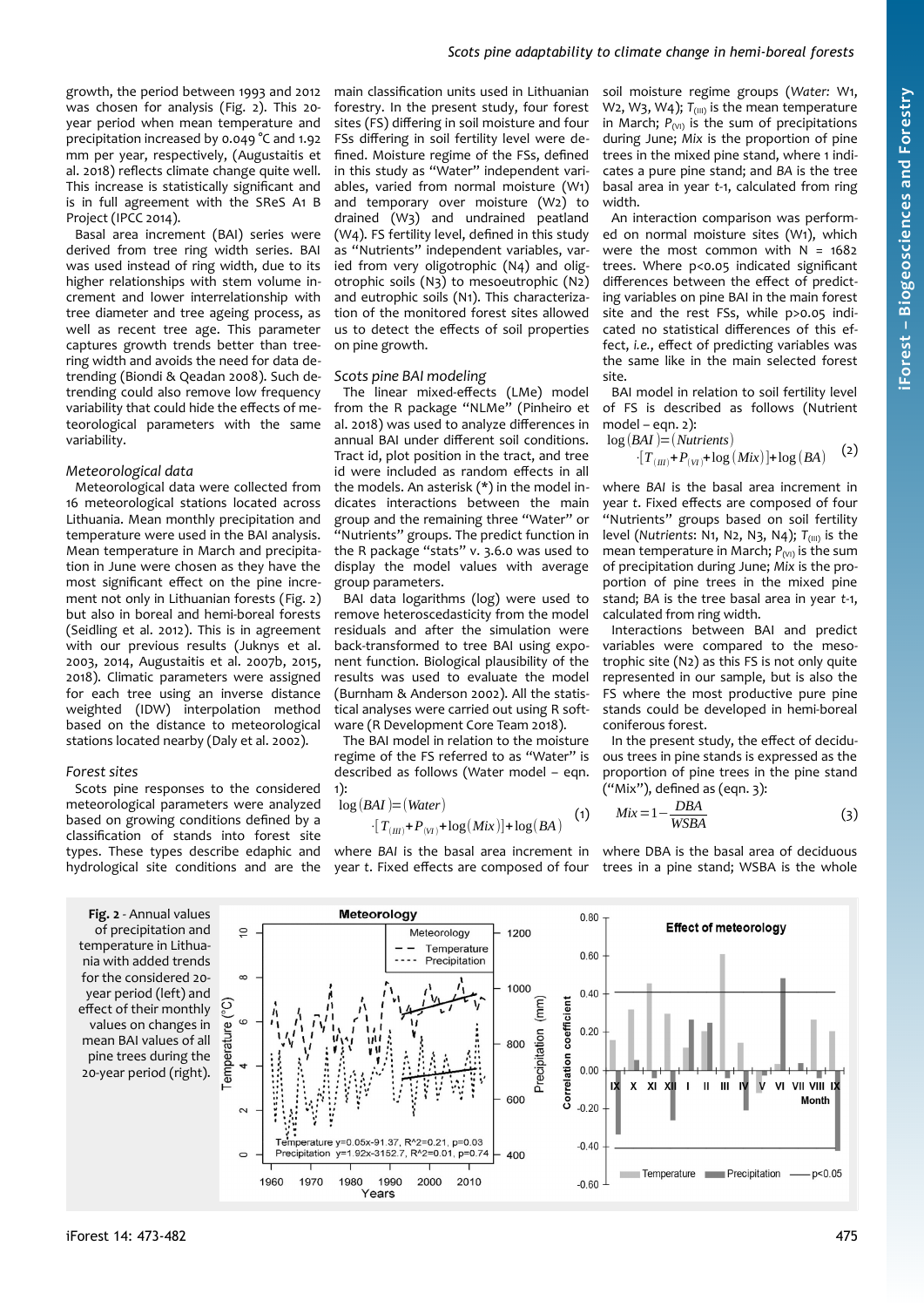<span id="page-3-1"></span>**Tab. 1** - Mean stand characteristics of FSs in soil water and nutrients groups, and their core samples. (BAI): annual basal area increment for a 20 year period from 1993 to 2012 (cm<sup>2</sup>); (Age): stand age (year); (Mix): mean proportion of pine in the mixed pinedeciduous stand; (Dbh<sub>plot</sub>): mean diameter of trees at breast height (1.3 m) at a sample plot (cm);  $(H_{plot})$ : mean height of trees at a sample plot (m); (Age\_plot): age of the stand (years); (Cores): number of sampled trees selected for BAI estimation (units). Dbh and Age are the main characteristics of the sampled pine trees selected for BAI estimation. (\*): Mean characteristics of pine stands obtained from NFI data base; (\*\*): Mean characteristics from dominant in stand trees selected for BAI estimation.

| Data<br>set            | Mean         | Unit            | Water          |       |      |      | <b>Nutrients</b> |                |                |           |
|------------------------|--------------|-----------------|----------------|-------|------|------|------------------|----------------|----------------|-----------|
|                        |              |                 | W <sub>1</sub> | W2    | W3   | W4   | N <sub>1</sub>   | N <sub>2</sub> | N <sub>3</sub> | <b>N4</b> |
| $\stackrel{*}{\equiv}$ | $Dbh_{plot}$ | cm              | 28.9           | 29.2  | 24.4 | 14.8 | 29.4             | 30.2           | 28.1           | 21.3      |
|                        | $H_{plot}$   | m               | 25.9           | 26.2  | 23.1 | 14.1 | 26.1             | 27.1           | 25.4           | 18.5      |
|                        | Mix          | $\blacksquare$  | 0.95           | 0.88  | 0.84 | 0.91 | 0.80             | 0.88           | 0.94           | 0.97      |
|                        | Age          | yrs             | 85             | 85    | 90   | 88   | 83               | 81             | 87             | 85        |
| estimates**<br>ВĀІ     | BAI          | cm <sup>2</sup> | 10.36          | 10.98 | 9.12 | 4.91 | 12.38            | 12.21          | 9.54           | 7.71      |
|                        | <b>Dbh</b>   | cm              | 32.3           | 34.0  | 29.1 | 19.3 | 37.0             | 35.3           | 31.4           | 24.9      |
|                        | Age          | <b>Vrs</b>      | 77             | 78    | 81   | 87   | 74               | 74             | 80             | 77        |
|                        | Cores        | n               | 1682           | 286   | 139  | 157  | 37               | 471            | 1464           | 292       |

## stand basal area.

To evaluate the effect of tree age on the relationships between pine BAI formation and meteorological variables in different mixed pine stands, data obtained in normal humid (W1), temporary waterlogged (W2), mesotrophic (N2), and oligotrophic (N3) soil FSs were used. Very oligotrophic (N4) FS stands were excluded from this analysis due to the inadequacy of oligotrophic soils for the growth of deciduous trees. Three age groups were selected, each age group containing more than 200 samples of pine BAI series from the same pine stands. BAI model in relation to the selected tree age, referred to as "Age", is described as follows (Age model – eqn. 4):

$$
\log(BAI) = (Age)
$$
  
·[ $T_{(III)}+P_{(VI)}+log(Mix)$ ] + log(BA) (4)

where the fixed effects are composed of *Age*, classified into three age groups (60-, 80-, and 110-year-old); *T* and *P* parameters, which are as defined above for the "Nutrients" and "Water" models. An interaction comparison was performed on the youngest 60-year age group.

Determination coefficients  $(R<sup>2</sup>)$  were used to evaluate the models. Marginal  $R<sup>2</sup>$  describes the proportion of variance ex-

plained by the fixed factors alone; conditional R<sup>2</sup> describes the proportion of variance explained by the fixed and random factors (Nakagawa & Schielzeth 2013). The effects of fixed factors in the BAI model were evaluated using the level of significance (p). Model estimate values were back-transformed using the "exp" function in R.

# **Results**

#### *Overall data evaluation*

The sampled trees for BAI estimation were distributed in different FS groups based on "Nutrients" and "Water" levels. The regular FS condition of pine stands in Lithuania is normal humid (W1) and oligotrophic soil (N3). These groups were the most represented in the study. Representation of the other FSs was lower [\(Tab. 1](#page-3-1)). Pine tree stands from drained peatland (W3) and eutrophic soil (N1) FSs were least represented in the study, because these FSs are less represented overall for pine growth in Lithuania. The most productive FSs were on temporally waterlogged soils (W2), and mesoeutrophic soils FS (N2).

BAI data reflect the productivity of the separate FS groups. The least productive

pine stands grow on undrained peatland (W4) and very oligotrophic (N4) soils. Pine growth at these sites is extremely limited by an over-moisture regime and lack of nutrients compared to the other FSs. Only a few sampled pine trees represented eutrophic soil (N1) FSs, as these sites are mainly occupied by deciduous tree species and the pines growing there tend to form big crowns with large branches that ruin the overall wood quality and do not form pure stands. This FS is not typical of pine growth in a hemi-boreal forest.

Results from the ANOVA two-factor analysis of BAI variation indicated significant differences among the years over the considered 20-year period, as well as among four moisture and fertility FS groups [\(Fig.](#page-3-0) [3\)](#page-3-0).

#### *Effect of meteorology on pine BAI for different "Water" FS groups*

The results showed that temperature in March had a significant effect on pine BAI variation at W1 forest sites ([Tab. 2](#page-4-0) – Water model, MT row). March temperature also had a positive effect on the other FSs. An increase in temperature by 1 °C resulted in an increase of pine BAI in the different "Water" FS groups of 0.19 cm<sup>2</sup> for W1, 0.26 cm<sup>2</sup> for W2, 0.20 cm<sup>2</sup> for W3, and 0.07 cm<sup>2</sup> for W4 (Fig. S1 in Supplementary material). The only significant difference was found between the effect of temperature on BAI in temporarily waterlogged (W2) *vs.* normal moisture (W1) FSs (Tab.  $2 - W2$ :MT,  $p <$ 0.001).

Pine BAI in drained peatlands (W3) and natural peatlands (W4) differed also from the normal moisture sites (W1) when the effect of temperature on BAI formation [\(Tab. 2\)](#page-4-0) was accounted for, but only close to the level of significance ( $p < 0.1 - Fig. S1$ in Supplementary material).

The effect of June precipitation on pine BAI formation at W1 FS was also highly significant ([Tab. 2](#page-4-0) – Water model, JP row), but less significant than the effect of March temperature in other FSs. In W1, W2 and W4 FSs, a 10 mm increase in precipitation increased BAI by  $0.16$  cm<sup>2</sup>,  $0.32$  cm<sup>2</sup> and 0.05 cm<sup>2</sup>, respectively. Precipitation in drained peatland soils (W3) had a negative effect on the BAI of  $-0.26$  cm<sup>2</sup> per 10 mm, significantly different from the effect of



<span id="page-3-0"></span>**Fig. 3** - Annual basal area increment (BAI) of the sampled dominating pine trees in pine stands of different moisture and fertility levels. Shaded area indicates the 20-year period of investigation.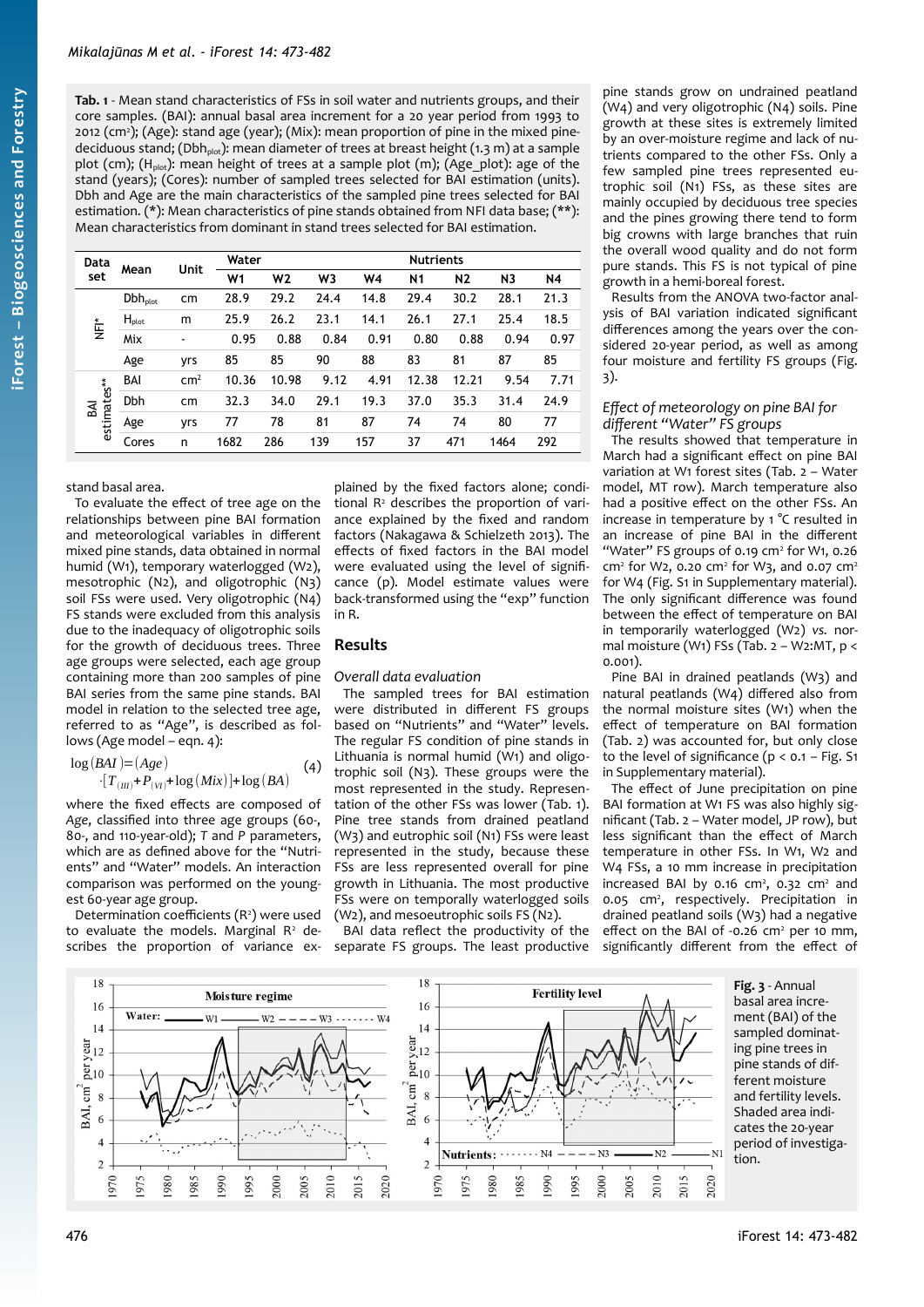<span id="page-4-0"></span>**Tab. 2** - Models' parameters and significance values of predicting variables. NFI tract, direction, and tree id were used as random effects. (MT): mean temperature in March; (JP): precipitation amount in June; (SD): standard deviation of the random effects. For more details on parameters, see text.

| Model           |                | <b>Estimate</b> | Confidence interval (95%)         |              | Std. Error                          | p-value     |  |
|-----------------|----------------|-----------------|-----------------------------------|--------------|-------------------------------------|-------------|--|
|                 | Parameter      |                 | lower                             | upper        |                                     |             |  |
| Water model     | Intercept      | $-0.124$        | 0.112                             | 0.137        | 1.053                               | 0.001       |  |
|                 | W <sub>2</sub> | $-0.919$        | 0.834                             | 1.013        | 1.051                               | 0.089       |  |
|                 | W3             | 1.134           | 0.976                             | 1.317        | 1.079                               | 0.101       |  |
|                 | W4             | $-0.71$         | 0.62                              | 0.815        | 1.072                               | < 0.001     |  |
|                 | <b>MT</b>      | 1.022           | 1.021                             | 1.023        | 1.001                               | < 0.001     |  |
|                 | JP             | $\mathbf{1}$    | 1                                 | $\mathbf{1}$ | $\mathbf{1}$                        | < 0.001     |  |
|                 | log(Mix)       | $-0.701$        | 0.55                              | 0.896        | 1.133                               | 0.005       |  |
|                 | log(BA)        | 3.687           | 3.586                             | 3.791        | 1.014                               | < 0.001     |  |
|                 | W2:MT          | 1.007           | 1.004                             | 1.01         | 1.002                               | < 0.001     |  |
|                 | W3:MT          | 1.004           | 1                                 | 1.009        | 1.002                               | 0.071       |  |
|                 | W4:MT          | $-0.996$        | 0.992                             | $\mathbf{1}$ | 1.002                               | 0.069       |  |
|                 | W2:JP          | 1               | 1                                 | $\mathbf{1}$ | $\mathbf{1}$                        | 0.186       |  |
|                 | W3:JP          | $-0.999$        | 0.999                             | $\mathbf{1}$ | $\mathbf{1}$                        | 0.003       |  |
|                 | W4:JP          | $-0.999$        | $\mathbf{1}$                      | $\mathbf{1}$ | $\mathbf{1}$                        | 0.769       |  |
|                 | W2:log(Mix)    | $-0.819$        | 0.525                             | 1.279        | 1.254                               | 0.381       |  |
|                 | W3:log(Mix)    | 2.851           | 1.577                             | 5.153        | 1.352                               | 0.001       |  |
|                 | W4:log(Mix)    | $-0.62$         | 0.264                             | 1.457        | 1.545                               | 0.273       |  |
| Nutrients model | Intercept      | $-0.106$        | 0.095                             | 0.119        | 1.122                               | 0.001       |  |
|                 | N <sub>1</sub> | 1.29            | 0.947                             | 1.757        | 1.171                               | 0.106       |  |
|                 | N <sub>3</sub> | $-0.999$        | 0.921                             | 1.084        | 1.043                               | 0.99        |  |
|                 | N <sub>4</sub> | $-0.986$        | 0.882                             | 1.102        | 1.059                               | 0.803       |  |
|                 | <b>MT</b>      | 1.019           | 1.016                             | 1.021        | 1.001                               | < 0.001     |  |
|                 | JP             | 1.001           | 1                                 | 1.001        | $\mathbf{1}$                        | < 0.001     |  |
|                 | log(Mix)       | $-0.694$        | 0.513                             | 0.938        | 1.166                               | 0.018       |  |
|                 | log(BA)        | 3.84            | 3.736                             | 3.948        | 1.034                               | < 0.001     |  |
|                 | N1:MT          | 1.003           | 0.995                             | 1.012        | 1.004                               | 0.568       |  |
|                 | N3:MT          | 1.005           | 1.003                             | 1.008        | 1.001                               | < 0.001     |  |
|                 | N4:MT          | 1.003           | 0.999                             | 1.007        | 1.002                               | 0.114       |  |
|                 | N1:JP          | $-0.999$        | 0.999                             | 1.001        | 1                                   | 0.592       |  |
|                 | N3:JP          | $-0.999$        | 0.999                             | $\mathbf{1}$ | $\mathbf{1}$                        | < 0.001     |  |
|                 | N4:JP          | $-0.999$        | $\mathbf{1}$                      | 1.001        | $\mathbf{1}$                        | 0.002       |  |
|                 | N1:log(Mix)    | 2.509           | 0.924                             | 6.812        | 1.665                               | 0.072       |  |
|                 | N3:log(Mix)    | 1.245           | 0.839                             | 1.847        | 1.223                               | 0.277       |  |
|                 | N4:log(Mix)    | 1.343           | 0.562                             | 3.212        | 1.56                                | 0.507       |  |
| Age model       | Intercept      | $-0.088$        | 0.071                             | 0.11         | 1.238                               | 0.001       |  |
|                 | 80             | $-0.964$        | 0.848                             | 1.097        | 1.068                               | 0.582       |  |
|                 | 110            | $-0.841$        | 0.737                             | 0.96         | 1.07                                | 0.011       |  |
|                 | MT             | 1.018           | 1.014                             | 1.022        | 1.002                               | < 0.001     |  |
|                 | JP             | 1.001           | 1                                 | 1.001        | 1                                   | < 0.001     |  |
|                 | log(Mix)       | $-0.565$        | 0.359                             | 0.889        | 1.257                               | 0.014       |  |
|                 | log(BA)        | 4.109           | 3.885                             | 4.345        | 1.068                               | < 0.001     |  |
|                 | 80:MT          | 1.003           | 0.998                             | 1.008        | 1.003                               | 0.297       |  |
|                 | 110:MT         | 1.005           | 1                                 | 1.011        | 1.003                               | 0.041       |  |
|                 | 80:JP          | $-0.999$        | 1                                 | $\mathbf{1}$ | 1                                   | 0.85        |  |
|                 | 110:JP         | $-0.999$        | 0.999                             | $\mathbf{1}$ | $\mathbf{1}$                        | 0.229       |  |
|                 | 80:log(Mix)    | 1.486           | 0.824                             | 2.681        | 1.352                               | 0.189       |  |
|                 | 110:log(Mix)   | $-0.934$        | 0.504                             | 1.733        | 1.371                               | 0.831       |  |
| Model           |                |                 | Random effects standard deviation |              | Determination coeff, R <sup>2</sup> |             |  |
|                 |                | Tract id        | <b>Direction</b>                  | Tree id      | Marginal                            | Conditional |  |
| Nutrients model | $\blacksquare$ | 1.261           | 1.238                             | 1.395        | 0.29                                | 0.658       |  |
| Water model     |                | 1.243           | 1.23                              | 1.396        | 0.313                               | 0.662       |  |
| Age model       |                | 1.325           | 1.205                             | 1.419        | 0.25                                | 0.644       |  |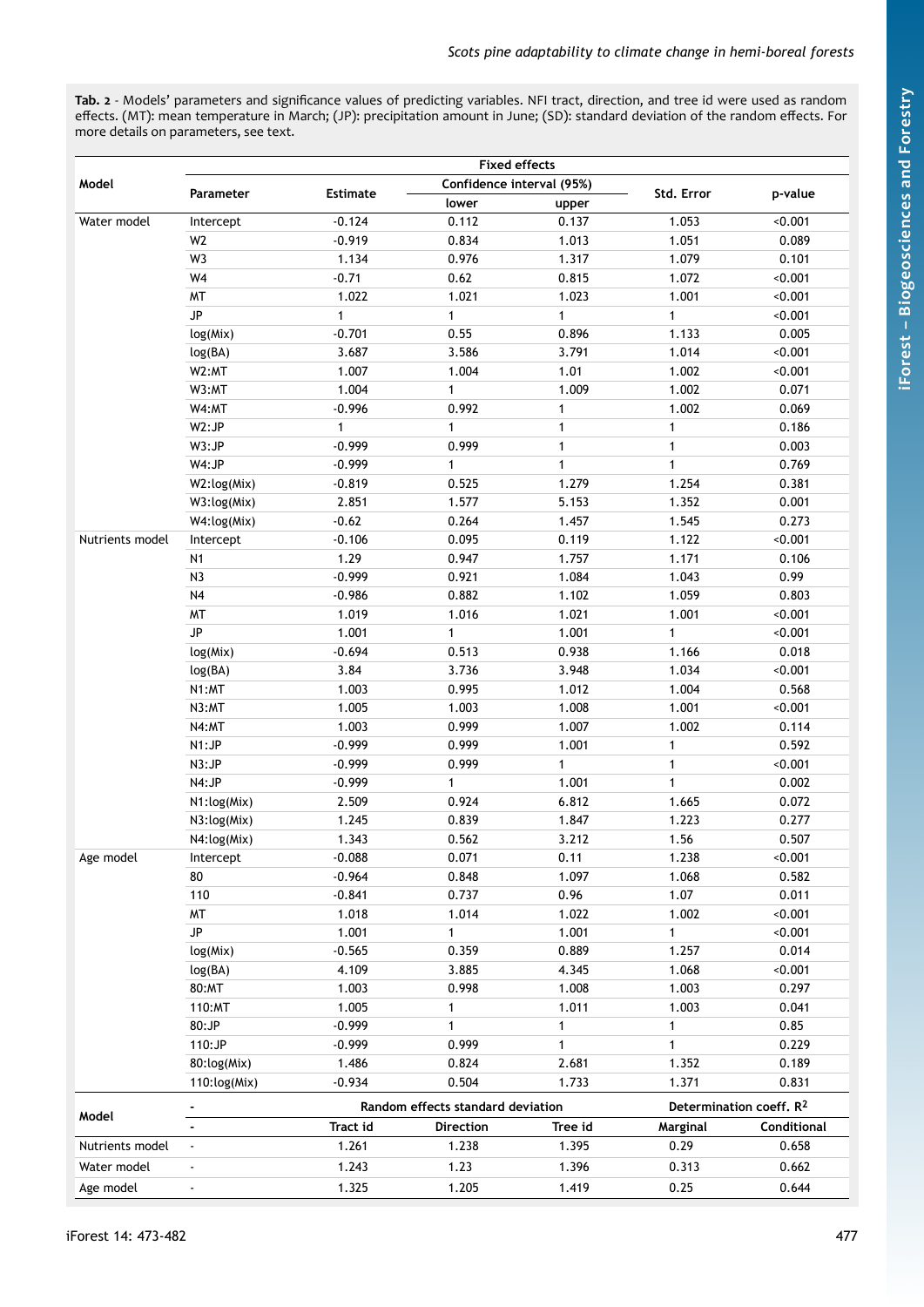precipitation on BAI in the normal moisture regime W1 (Tab.  $2 - W3$ : JP,  $p < 0.003$ ). For the other FSs, the effect of precipitation on BAI was positive, and did not differ significantly from the effect of precipitation in normal soil moisture sites W1 (W2:JP, p > 0.18) and especially in peatland soils  $(W4:JP, p > 0.76)$ .

The results on the "Intercept estimate" for W2, W3 and W4 compared to group W1 when the effect of the other variables in the model were eliminated (equal to 0) shows that BAI in the W1 FS differed quite significantly from the other groups ([Tab. 2](#page-4-0) – lines W2-W4, p < 0.01). The highest level of significance was between BAI in the W1 and W4 FSs ( $p < 0.05$ ). Thus, the soil moisture regime modifies significantly the effect of the meteorological parameters on pine BAI. The integrated effect of meteorological and stand mixture parameters increased the significance among the BAI in different moisture FSs, explaining more than 66% of the variation.

## *Effect of meteorological conditions on pine BAI in different "Nutrients" FS groups*

Both meteorological parameters also had a highly significant positive effect on pine BAI in main mesotrophic (N2) FS. An increase in March temperature by 1 °C resulted in an increase in pine BAI in all groups of "Nutrients" FSs, *i.e.*, by 0.24 cm<sup>2</sup> in N1, 0.19 cm<sup>2</sup> in N2, 0.20 cm<sup>2</sup> in N3, and 0.13 cm<sup>2</sup> in N4 (Fig. S2 in Supplementary material). The only significant difference was found between the effect of temperature on BAI in oligotrophic soils N3 and in mesotrophic soil N2 ([Tab. 2](#page-4-0) – N3:MT, p < 0.001). Quite different effect of temperature on BAI was found in very oligotrophic soils (N4) if compared with data obtained in (N2). Difference was close to the level of significance (N4:MT, p > 0.1). No significant difference was found between the effect of temperature on BAI between eutrophic N1 (N1:MT,  $p > 0.5$ ) and mesoeutrophic soils N2. This means that March temperature had a similar significant effect on pine

<span id="page-5-0"></span>**Fig. 4** - Comparison of the effect of the 10% and 50% ratio of deciduous trees in pine stands at different FSs under recent climate changes on annual increments of a single dominating tree in pine stands.

BAI at both eutrophic (N1) and mesoeutrophic soils (N2) FSs.

Similar results were obtained for the effects of June precipitation on BAI at FSs with different nutrient levels. An increase in precipitation by 10 mm in June resulted in an increase in pine BAI in all groups of "Nutrients" FSs, i.e., by 0.36 cm<sup>2</sup> for N1, 0.53 cm<sup>2</sup> for N2, 0.06 cm<sup>2</sup> for N3, and 0.03 cm<sup>2</sup> for N4 (Fig. S2 in Supplementary material). No statistical difference was detected in the effect of precipitation on BAI between eutrophic N1 (N1:JP,  $p > 0.5$ ) and mesoeutrophic soil N2. The effect of precipitation on BAI of pine trees growing in oligotrophic soils (N3) and very oligotrophic soils (N4) FSs significantly differed from the effect of precipitation on BAI at mesotrophic (N2) FSs [\(Tab. 2](#page-4-0) – N3:JP and N4:JP, p < 0.001) and also at eutrophic N1 FSs.

The results on the "Intercept estimate" for N1, N3 and N4 compared to the FS N2 value when the effect of the other variables in model were eliminated (equal to 0) revealed that differences in BAI were not statistically significant among "Nutrients model" groups [\(Tab. 2](#page-4-0) – lines N1-N4, p > 0.05). This is in full agreement with the fact that Scots pine has lower demand for nutrients than for water. Further, significant differences in BAI in different nutrient soil conditions were found, mainly depending on age and interactions with meteorological and stand mixture parameters explaining up to 65% in BAI variation. The comparison between "water" and "nutrients" effects revealed that soil moisture was more important for pine BAI than soil nutrients if other parameters are constant.

# *Effect of tree age on relationships between pine BAI formation and meteorology in different FS groups*

Both meteorological parameters had a significant and positive effect on the BAI of pine trees of ages varying between 40 to 70 years. Tree age had a significant effect on the relationship between temperature and BAI (Fig. S<sub>3</sub> in Supplementary mate-



rial). An increase in temperature by 1 °C resulted in an increase in pine BAI by 0.16  $cm<sup>2</sup>$ for 60 year old trees, 0.19 cm<sup>2</sup> for 80 year old trees, and  $0.23$  cm<sup>2</sup> for 110 year old trees (Fig. S2). There were no significant differences in the effect of temperature on the BAI of 70 to 90 year old trees, however, the effect on the BAI of trees over 100 years old was significant [\(Tab. 2](#page-4-0) – 110:MT, p < 0.04). The increase in temperature resulted in more intensive increase in BAIs for mature or over-mature pine trees than for younger trees. It is the key finding of the effect of climate warming on pine BAI in hemi-boreal forests.

The effect of precipitation on BAI was also found to be positive, but tree age had no significant effect on these relationships (Fig. S3 in Supplementary material). Precipitation had the most effect on pine BAI in stand ages between 60 and 110 years, but this difference was not statistically significant (110:JP,  $p > 0.2$ ). We conclude that both temperature and precipitation had a positive effect on pine BAI, the effect varied with age classes, and in all cases, temperature had a stronger effect than precipitation.

The results on the intercept estimated for the 80- and 110-year age groups compared to the 60 year group when the effect of other variables in model were eliminated (equal to 0) revealed that only differences between BAI from the first and third age group were significant. The obtained differences in BAI were found mainly depending on age and interactions, with meteorological and stand mixture parameters explaining up to 64% of BAI variation.

# *Effect of deciduous tree proportion in pine stands in different "Water" and "Nutrients" soil FSs and age groups*

In this study the increase in deciduous tree proportion (DTP) in mixed pine stands (decrease in the "Mix" parameter, i.e., pine proportion in pine stand) also had a positive effect on BAI formation, but only in typical Scots pine FSs. The negative effect of deciduous trees was found only in forest stands on drained peatland soils W3. For normal moisture FSs (W1), a 10% reduction in pine proportion (increase in deciduous trees proportion) increased pine BAI by more than 0.5 cm<sup>2</sup>, while in drained peatland (W3) soil FSs decreased by almost 0.7 cm<sup>2</sup> (W3:log(mix) – [Tab. 2](#page-4-0), Fig. S4). The relationships between other FSs (W2 and W4) showed a similar positive increase in BAI when the pine mixing proportion decreased.

The relationship between BAI formation and proportion of pine in stands at mesotrophic soil (N2) FSs did not differ significantly from the relationships established in the other "Nutrients" FS groups, with the exception of the eutrophic N1 FS, where the effect of stand mixture on BAI was close to the level of significance  $(p < 0.07)$ . There, a 10% decrease in pine proportion (increase in deciduous tree proportion) re-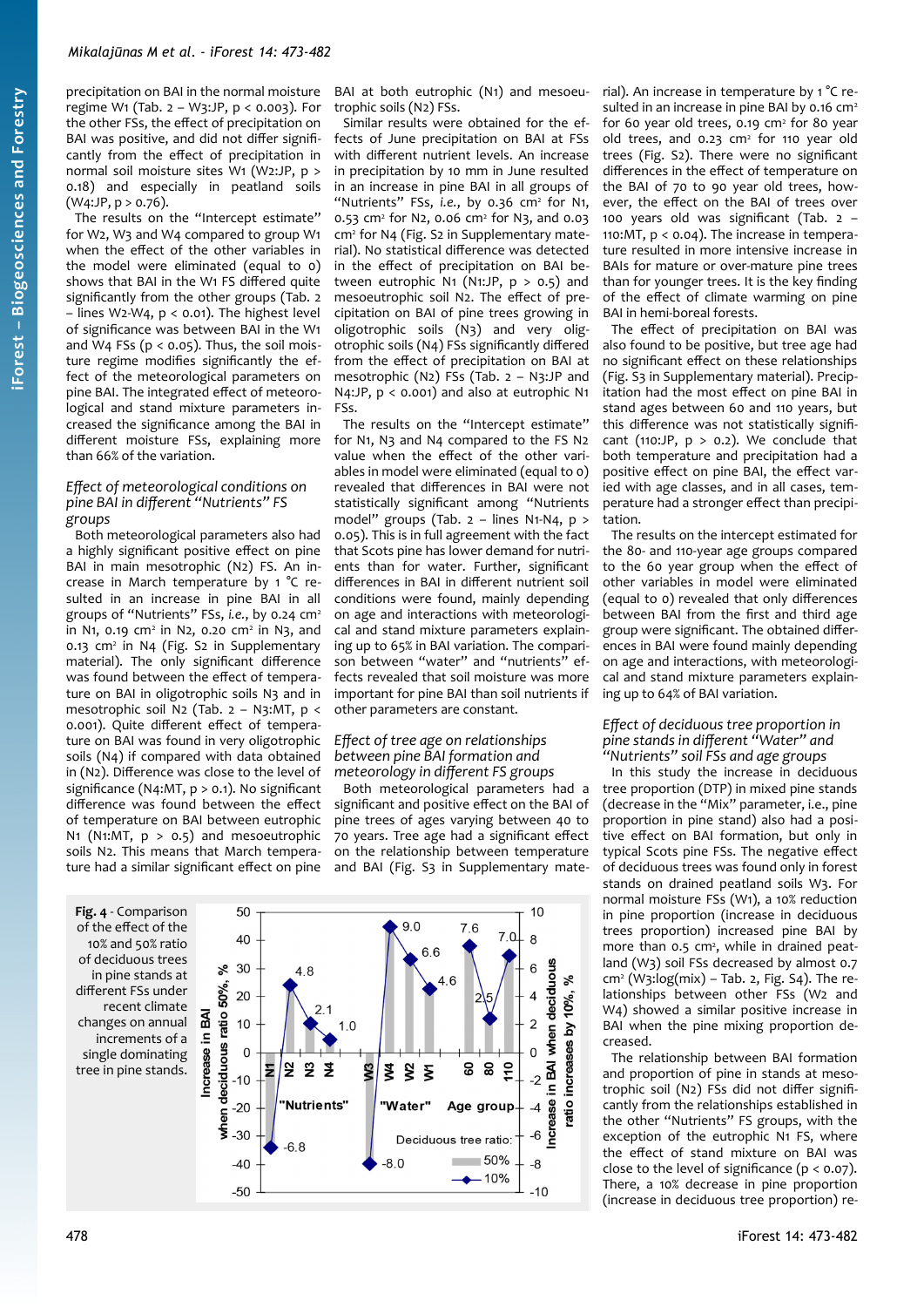sulted in pine BAI increase by 0.63 cm<sup>2</sup> in mesoeutrophic soil (N2) while in eutrophic soils (N1) in BAI decrease by almost -0.9 cm<sup>2</sup>. At oligotrophic N3 and very oligotrophic N4, a 10% increase in deciduous trees proportion in pine stands increased pine BAI by  $0.2 \text{ cm}^2$  and  $0.07 \text{ cm}^2$ , respectively. This effect of deciduous trees on pine BAI did not differ significantly from that detected in mesoeutrophic N2 FSs.

As the FS fertility decreased from mesotrophic to very oligotrophic soils, there was a clear decrease in the positive effect of deciduous trees on pine BAI. Pine trees growing in stands with a higher deciduous tree proportion (Fig. S4 in Supplementary material) had a higher BAI than pine trees growing in pure pine stands, especially at N2 FSs. The opposite effect on pine BAI was observed in eutrophic soils (N1). There, deciduous trees inhibited pine BAI formation. This site is not typical for Scots pine in hemi-boreal forests.

Tree age had no significant effect on the relationship between pine BAI and deciduous tree proportion in mixed pine stands. A 10% reduction in pine proportion in a stand (or increase in deciduous tree proportion) resulted in pine BAI increase from by approximately 0.9 cm<sup>2</sup> in younger pine (60) up to  $1.1 \text{ cm}^2$  in older pine ( $110$ ).

An increase in the proportion of deciduous trees resulted in both increase/decrease of pine BAI more significantly at FSs under different moisture regimes *vs.* different levels of fertility [\(Fig. 4](#page-5-0)). A 10% increase in DTP resulted in an increase in pine BAI by approximately 9.0% at W4, a little lower at W<sub>2</sub> and the lowest 4.6% at W<sub>1</sub>, while by only 4.8% at N2, a little lower at N3 and the lowest, only 1.0%, at N4 FS. Age of pine stand had no significant effect on the increase in pine BAI with increasing DTP in mixed stands and made about 7-8% in middle aged and mature stands.

The most significant effect of deciduous trees on pine BAI was observed at N2 and W4 FSs. The positive effect of deciduous trees at N3 and W1 FSs, which dominate in Lithuania, was slightly lower. A negative effect of deciduous trees resulting in the reduction of pine BAI was established only at N1 and W3 FSs, not typical for pine growth in Lithuania.

Fig. S4 (Supplementary material) shows that a DTP up to approximately 50% in mesoeutrophic soil N2 FS resulted in the same pine BAI as in pure pine stands in eutrophic soils FS (N1). The basal area increment of pine trees was around 13 cm<sup>2</sup> per year. On the other hand, DTP of up to 50%, which increased pine BAI in oligotrophic (poor) fertility soils (N3) by up to 9  $cm<sup>2</sup>$  per year, reduced pine BAI by a similar level in eutrophic soils (N1).

Such opposite effects of the proportion of deciduous tree species, mainly *Betula* spp., on pine growth should be taken into account in silvicultural measures for sustainable development of boreal or hemiboreal coniferous forest.

# **Discussion**

## *Main methodological approach of the study*

Forest inventory data collected based on rigorous statistical methods provide reliable data on forest productivity since the circle plots are the same size in all sampled areas and are evenly located, forming a tight network in the area of investigation. Caution should be exerted, however, with the use of such datasets to detect the effects of meteorology or new meteorological threats on pine boreal forest. Tree ring width data series are the most reliable as the accuracy of annual tree ring width data obtained from tree stem analysis is typically higher than DBH data obtained from permanent sample plots of national forest inventories (García 2005). Short time series and poor age records are mentioned among the most concerning problems, together with the fact that dendrometric data are often recorded with much lower precision (Sterba et al. 2014).

Tree rings are also widely used to understand the impact of climate change on forest carbon cycling, and to validate processbased models of forest productivity, where temporal variation of productivity is determined by large trees (Xu et al. 2019). Combining conventional forest inventory data and annual increment data based on increment cores of dominant trees in stands offers great potential to evaluate growth patterns under different forest conditions in relation to environmental factors. In this study, an evaluation of the capacity of Scots pine to adapt to climate change was undertaken on the basis of Lithuanian National forest inventory (NFI) data on stand structure and productivity, supplemented with tree ring width series of single dominating pine trees. This methodological approach allowed to establish the main tendencies in BAI formation of pine trees under different FS conditions and to detect key meteorological parameters, which affect pine forests in Lithuania.

Radial growth of trees within forest stands greatly depends on the interactions between competition and environmental conditions (Piutti & Cescatti 1997). According to the current state of knowledge, dominating tree parameters reflect well the productivity of a fully stocked evenaged stand because they are independent of density, or competition intensity (Skovsgaard & Vanclay 2008), and therefore, are used as a measure of site productivity (Monserud & Sterba 1996). Parameters of dominating trees are the key parameters in site index models (Pretzsch et al. 2002, Reed et al. 2003). They are also often included in forest development models used for the estimation of species mixing effects or of the effect of forestry measures, expressed through variation in stem radial growth (Sterba et al. 2014, Sharma et al. 2019).

It is essential to carefully consider tree

sample design in dendrochronological analyses, in order to estimate precisely tree increment, their changes, and the effects of climate change, minimizing the sampling effort from more than 2000 permanent observation plots of Lithuanian national forest inventory net. We sampled from 1 up to 2-3 tree cores per plot to ensure reliable representation of mixed pine stand productivity and productivity variations during the last few decades, even though only one tree ring series per tree species was represented. The results confirmed our hypothesis on the relationship between the mean values of pine tree BAI (based on dendrochronological data of dominating single pine trees) and gross stand volume increment (based on NFI data). The Wilcoxon test for all species including Scots pine supported the null hypothesis ( $p = 0.650$ -0.972), meaning that there was no significant difference in paired series gathered using different methodologies, *i.e.*, between the data collected within the frame of NFI and the data collected from treelevel dendrochronological investigation (Kulbokas et al. 2019). A regression model created with the NFI data on stand volume increment as the dependent variable and tree-level BAI as the independent variable was characterized by significant coefficients of determination exceeding 70%.

To meet the objectives, W1 and N2 FSs were used as references for water and nutrient levels in forest stands as they were considered to represent best growing conditions for Scots pine in Lithuania. Every factor was compared against this reference to evaluate differences in chosen factor groups (soil moisture or nutrition). Such comparisons help to find factors that positively or negatively affect BAI at given soil moisture or nutrient levels.

To reduce BAI variation among the stands, standwise calibration was performed based on tree BA. It is known that BAI captures growth trends better than tree-ring width and avoids the need for data detrending (Biondi & Qeadan 2008). However, in our model, significant relationships between BA and BAI remained, indicating direct effects of stem diameter and tree age on BAI. This relationship could be attributed to the effect of climate warming, when the observed increase in temperature had a more significant effect on the increase in BAI of the older and bigger pine trees than on the younger and thinner trees.

Much of data variability resided in the random effects. Differences between corresponding marginal R<sup>2</sup> (variance explained by fixed factors) and conditional  $R^2$  (variance explained by fixed and random factors) reflect how much variability is related to random effects ([Tab. 2](#page-4-0)). Unstructured random components (tree and plot location together with tree id) were included into the models to account for subject-specific BAI variations through the nonlinear mixed-effects modeling approach. In the

**iForest – Bio geoscie nces a nd Forestry**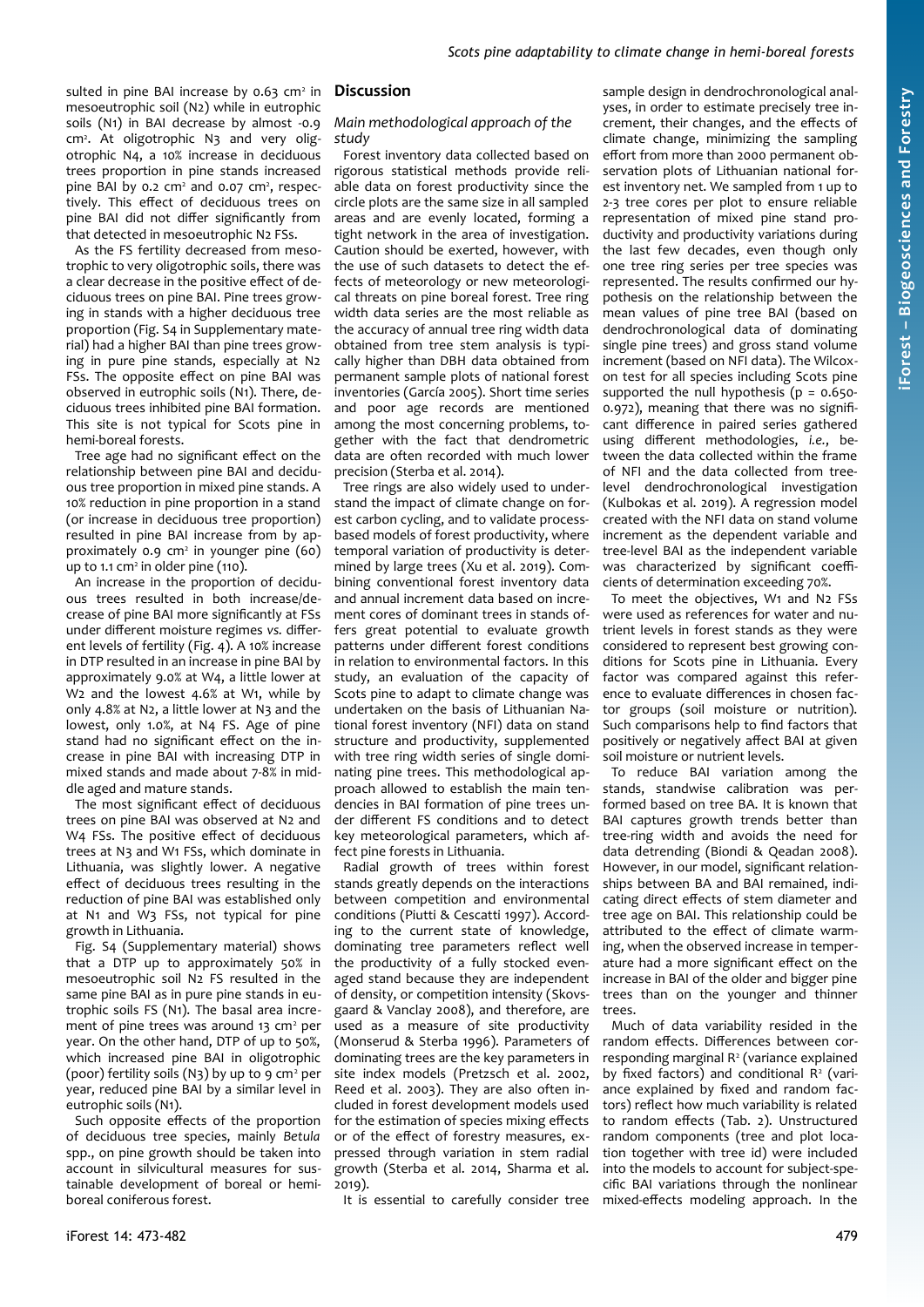present study the introduction of these components helped to explain differences between different growth conditions that could not be accounted for otherwise. Such differences within or between plots of the same soil type may be due factors we did not account for in the model such as genetics or competition. Recently, this approach has been used to increase the prediction accuracy of forest growth models (Fu et al. 2018, Sharma et al. 2019). In such situations it is claimed that a mixedeffects modeling approach is the most appropriate, as it takes into account the hierarchical data structure and includes all the subject-specific variations, stochasticity, and randomness present in the data (Chapagain & Sharma 2021). Inclusion of the parameters of dominating trees (BA) and pine stands (mixture, site condition, age) together with subject-specific random effects into the BAI models significantly increased the explanation of BAI variation and the biological importance of the models especially in stands of pine mixture with deciduous tree species, mainly *Betula* spp.

## *Effect of deciduous tree proportion (DTP) on pine stem BAI*

Forest mixtures offer great potential for silviculture, not only due to the higher resilience and resistance to various biotic and abiotic climate-related disturbances but also due to higher productivity and capacity to mitigate risks associated with climate change (Pretzsch et al. 2015, Bouwman et al. 2021). However, their growth dynamics are often difficult to predict because species interactions vary with climatic and edaphic conditions, stand structure and forest management (Aldea et al. 2021).

DTP in pine stands had a beneficial effect that could be explained by better light distribution in the tree canopy and higher nutrient level in the upper soil horizon due to deciduous leaf litterfall. This result agrees well with findings on the beneficial effects of deciduous trees in pine stands, evidenced as increased adaptability of mixed stands to recent changes (Liang et al. 2016), and in some cases, increased productivity when compared to similar monospecies stands (Rio et al. 2016, Jactel et al. 2018).

Soil properties might affect the interaction between deciduous and pine trees. Jactel et al. (2018) reported that the relationship between biodiversity and productivity can become more positive or more negative under different soil conditions, especially with limited water or nutrient supply (Ratcliffe et al. 2017, Jucker et al. 2016). As availability of water increases, the availability of nutrients decreases, resulting in an increase in light competition (Pretzsch et al. 2014).

Maestre & Cortina (2004) also claimed that when a limited resource is the only fundamental abiotic stress factor, facilitation could only occur when deciduous trees increased the availability of this resource for the coniferous tree species. Such interactions might possibly be happening in the poorest peatland soils FSs, *i.e.*, at combined W4 and N3 and W4 and N4 FSs, which could explain the increased pine growth at such sites when useful minerals are most likely scarce (oligotrophic FS). These relationships confirm results on very nutrient reach N1 and water regime interrupted drained W3 FS where deciduous trees reduced pine BAI.

The results on the mixture effect in pine forests revealed that the highest magnitude of changes in pine BAI was obtained applying the "Water" model (eqn. 1) and confirmed the statement that availability of water is a key parameter of pine productivity in hemi-boreal forest in northeastern europe (Pretzsch et al. 2014, Jactel et al. 2018).

Our results on the benefits of mixtures of pine and deciduous trees contribute to the knowledge that carefully designed mixed Scots pine stands could bring a wider range of ecosystem services and be more resilient than pure stands, while also increasing productivity (Jactel et al. 2018, Rio et al. 2016, Pretzsch et al. 2014, 2015).

# *Effect of meteorology on pine stem BAI*

Scots pine growth is affected by frost, heat and drought throughout Europe (Aldea et al. 2021). The radial growth responses of the eastern Baltic population of Scots pine showed explicit regional gradients depending on local climates, indicating gradual shifts in the effects of winter temperature and summer moisture regimes (Matisons et al. 2021).

The effect of June precipitation on BAI at FSs with different moisture regimes was not as significant as expected. Despite its positive and significant effect on BAI in almost all FSs, a negative effect of precipitation in drained peatland soil (W3) was detected with a slight decrease in BAI. At this FS, a decrease in BAI with increasing proportion of deciduous trees in pine stands was observed, possibly due to light competition with faster growing deciduous trees like ash, alder or birch. Trees with lower average DBH, but similar height were observed at the drained sites when compared to the other sites except for the peatland sites (W4 – [Tab. 1](#page-3-1)). Similar results were obtained by Hökkä & Groot (2011) with drained sites, as they found that growth might be limited by excess soil water in low stock stands that possibly had damaged drainage systems. An annual report of the Lithuanian Mineral and Mining Sector (Skrinskas et al. 2010) stated that 54% of drained sites are in bad working condition and 15% have insufficient drainage, mainly due to activity of ineffectively managed beaver communities. It is possible that the effect of higher precipitation in beaverdamaged stands resulted in episodes of waterlogged regime causing a stress reaction in pine trees.

On the other hand, changes in tree

growth at northern latitudes is mainly limited by the availability of water in sandy soils (Michelot et al. 2012), making tree growth there more sensitive to climatic variation (Lebourgeois et al. 2010). Possibly, the effect of precipitation during June on BAI formation at FSs with lower water availability differed significantly in comparison with the effect observed at waterlogged soil FSs.

Our findings showed that the effect of precipitation in June on pine BAI was more significant than the effect of temperature in March in different nutrient levels, while the effect of temperature in March was more significant than the effect of precipitation in June in FSs with different moisture levels. These findings agreed with our earlier results showing negative effects of drought and positive effects of climate warming on pine basal area increment in locally or regionally polluted forest (Juknys et al. 2002, 2003, 2014, Augustaitis et al. 2015, 2018). No negative effect of increased temperature on pine BAI in the remaining months was established. Therefore increases in early spring temperature and precipitation amount during vegetation could promote Scots pine tree growth and overall yield of pine stands in Lithuania.

## **Conclusions**

From our study we conclude that:

- an increase in mean temperature in March resulted in an increase in dominating pine tree BAI more significant than an increase in precipitation amount in the middle of the vegetation period, when intensity of this increase in older pine stand was higher than in younger ones; it is the key finding of the effect of climate warming on pine BAI in hemi-boreal forests;
- an increase in the proportion of deciduous trees in mixed pine stands had a positive effect on dominating pine tree BAI in typical for Scots pine growth FSs and most importantly in oligotrophic soil (N3) prevailing in Lithuania;
- in drained peatland soils  $(W_3)$ , an increase in precipitation during June and of the deciduous tree ratio in pine stands had a negative effect on dominating pine tree BAI; the same negative tendency was observed in the stands on eutrophic soil (N1);
- tree age had a significant effect only on relationships between dominating pine tree BAI and mean temperature in March; the effect of age on the relationships between pine tree BAI formation and precipitation amount was not significant;
- forestry treatments directed toward the increase of deciduous tree proportion in the most common normal or temporarily waterlogged meso-eutrophic and oligotrophic pine stands might increase not only the biodiversity of pine stands, but also their productivity, and could help the hemi-boreal pine forest adapt to and mitigate the new threats of climate warming.

**iForest –**

**Bio geoscie**

**nces a nd Forestry**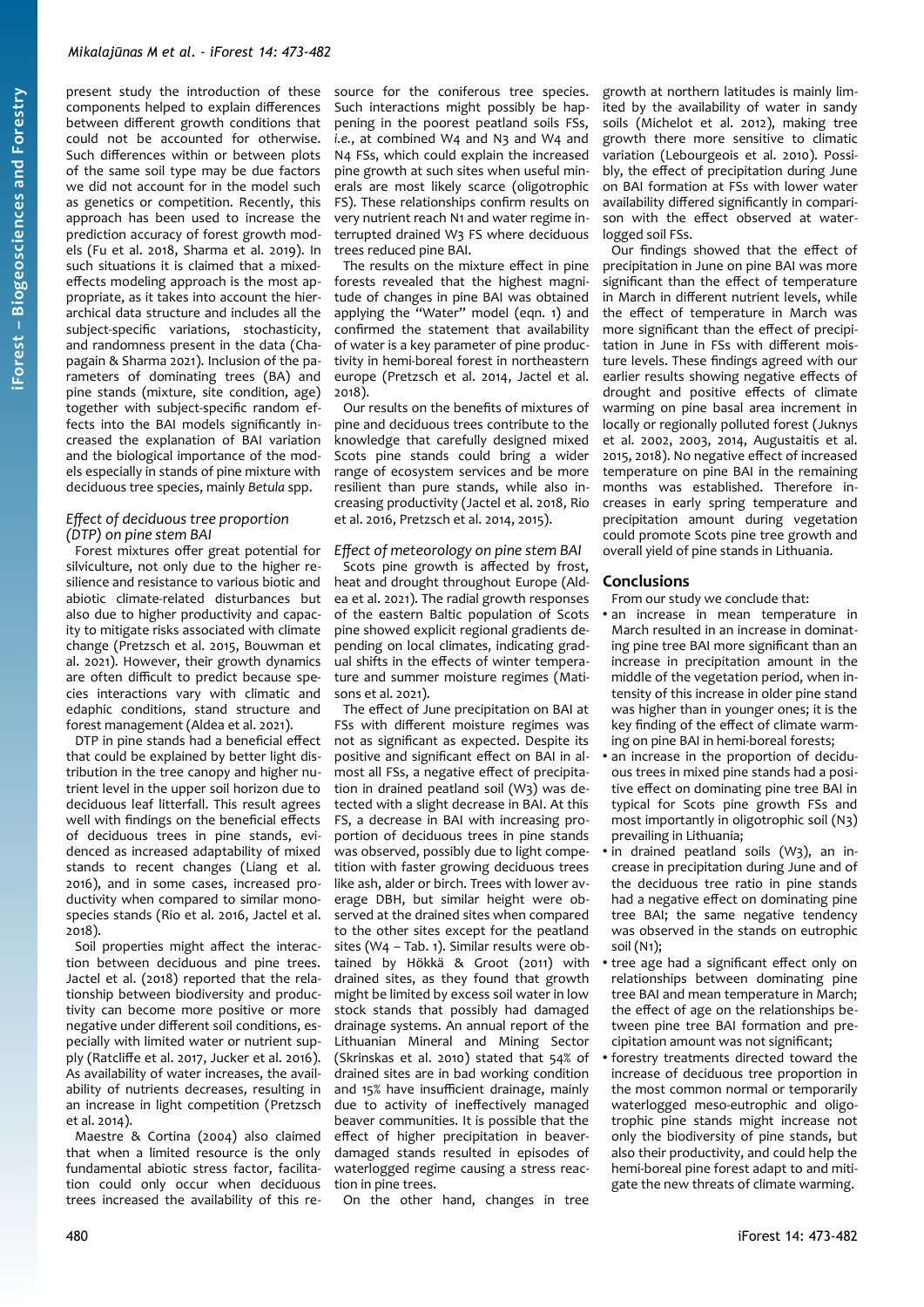# **Acknowledgments**

We would like to thank Dr. Peter Biber from the Munich Technical University for helping with the statistical analysis. This research was supported by the Forest Policy Group of the Ministry of Environment of the Republic of Lithuania.

#### **References**

- Aldea J, Ruiz-Peinado R, Del Río M, Pretzsch H, Heym M, Brazaitis G, Jansons A, Metslaid M, Barbeito I, Bielak K, Granhus A, Holm SO, Nothdurft A, Sitko R, Lof M (2021). Species stratification and weather conditions drive tree growth in Scots pine and Norway spruce mixed stands along Europe. Forest Ecology and Management 481: 118697. - doi: [10.1016/j.foreco.2020.118697](https://doi.org/10.1016/j.foreco.2020.118697)
- Augustaitis A (2007a). Pine sawfly (*Diprion pini* L.) - Related changes in Scots pine crown defoliation and possibilities of recovery. Polish Journal of Environmental Studies 16: 363-369.
- Augustaitis A, Augustaitiene I, Cinga G, Mazeika J, Deltuvas R, Juknys R, Vitas A (2007b). Did the ambient ozone affect stem increment of Scots pines (*Pinus sylvestris* L.) on territories under regionnal pollution load? Step III of Lithuanian studies. Scientific World Journal 7: 58-66. - doi: [10.1100/tsw.2007.55](https://doi.org/10.1100/tsw.2007.55)
- Augustaitis A, Augustaitiene I, Mozgeris G, Juknys R, Vitas A, Jasinevičiene D (2015). Growth patterns of scots pine (*Pinus sylvestris* L.) under the current regional pollution load in Lithuania. iForest 8: 509-516. - doi: [10.3832/ifor1267-007](https://doi.org/10.3832/ifor1267-007)
- Augustaitis A, Augustaitiene I, Baumgarten M, Bicenkiene S, Girgdiene R, Kulbokas G, Linkevičius E, Marozas V, Mikalajunas M, Mordas G, Mozgeris G, Petrauskas E, Pivoras A, Ulevičius V, Vitas A, Matyssek R (2018). Tree-ring formation as an indicator of forest capacity to adapt to the main threats of environmental changes in Lithuania. Science of the Total Environment 615: 1247-1261. - doi: [10.1016/j.scitotenv.2017.09.](https://doi.org/10.1016/j.scitotenv.2017.09.169) [169](https://doi.org/10.1016/j.scitotenv.2017.09.169)
- Baillie MGL, Pilcher JR (1973). A simple cross-dating program for tree-ring research. Tree-Ring Bulletin 33: 7-14.
- Biondi F, Qeadan F (2008). A theory-driven approach to tree-ring standardization: defining the biological trend from expected basal area increment. Tree Ring Research 64 (2): 81-96. doi: [10.3959/2008-6.1](https://doi.org/10.3959/2008-6.1)
- Bouwman M, Forrester DI, Den Ouden J, Nabuurs GJ, Mohren GMJ (2021). Species interactions under climate change in mixed stands of Scots pine and pedunculate oak. Forest Ecology and Management 481: 118615. - doi: [10.1016/](https://doi.org/10.1016/j.foreco.2020.118615) [j.foreco.2020.118615](https://doi.org/10.1016/j.foreco.2020.118615)
- Burnham KP, Anderson DR (2002). Model Selection and Inference: a practical information-theoretic approach (2<sup>nd</sup> edn). Springer-Verlag, New York, USA, pp. 488. - doi: [10.1007/b97636](https://doi.org/10.1007/b97636)
- Chapagain TR, Sharma RP (2021). Modeling form factors for sal (*Shorea robusta* Gaertn.) using tree and stand measures, and random effects. Forest Ecology and Management 482: 118807. doi: [10.1016/j.foreco.2020.118807](https://doi.org/10.1016/j.foreco.2020.118807)
- Cook ER, Kairiukstis LA (1990). Methods of dendrochronology - Applications in the environmental sciences. Springer, Dordrecht, Netherlands, pp. 97-162. - doi: [10.1007/978-94-015-](https://doi.org/10.1007/978-94-015-7879-0) [7879-0](https://doi.org/10.1007/978-94-015-7879-0)

De Vries W, Dobbertin MH, Solberg S, Van Dobben HF, Schaub M (2014). Impacts of acid deposition, ozone exposure and weather conditions on forest ecosystems in Europe: an overview. Plant and Soil 380: 1-45. - doi: [10.1007/s11104-](https://doi.org/10.1007/s11104-014-2056-2) [014-2056-2](https://doi.org/10.1007/s11104-014-2056-2)

- Eckstein D, Krause C, Bauch J (1989). Dendroecological investigation of spruce trees (*Picea abies* (L.) Karst.) of different damage and canopy classes. Holzforschung 43: 411-417. - doi: [10.1515/hfsg.1989.43.6.411](https://doi.org/10.1515/hfsg.1989.43.6.411)
- Forrester DI, Albrecht AT (2014). Light absorption and light-use efficiency in mixtures of *Abies alba* and *Picea abies* along a productivity gradient. Forest Ecology and Management 328: 94-102. - doi: [10.1016/j.foreco.2014.05.026](https://doi.org/10.1016/j.foreco.2014.05.026)
- Fu L, Le X, Sharma RP, Li H, Zhu G, Hong L, You L, Duan G, Guo H, Lei Y, Li Y, Tang S (2018). Comparing height-age and height-diameter modelling approaches for estimating site productivity of natural uneven-aged forests. Forestry 91: 419-433. - doi: [10.1093/forestry/cpx049](https://doi.org/10.1093/forestry/cpx049)
- Garant MP, Huang JG, Izquierdo G, Raulier F, Bernier P, Berninger F (2009). Use of tree rings to study the effect of climate change on trembling aspen in Quebec. Global Change Biology 16: 2039-2051. - doi: [10.1111/j.1365-2486.2009.020](https://doi.org/10.1111/j.1365-2486.2009.02048.x) [48.x](https://doi.org/10.1111/j.1365-2486.2009.02048.x)
- García O (2005). Comparing and combining stem analysis and permanent sample plot data in site index models. Forest Science 51: 277-283. [online] URL: [http://academic.oup.com/forestsci](http://academic.oup.com/forestscience/article/51/4/277/4617597) [ence/article/51/4/277/4617597](http://academic.oup.com/forestscience/article/51/4/277/4617597)
- Girardin MP, Raulier F, Bernier PY, Tardif JC (2008). Response of tree growth to a changing climate in boreal central Canada: a comparison of empirical, process-based, and hybrid modelling approaches. Ecological Modelling 213: 209- 228. - doi: [10.1016/j.ecolmodel.2007.12.010](https://doi.org/10.1016/j.ecolmodel.2007.12.010)
- Hökkä H, Groot A (2011). An individual-tree basal area growth model for black spruce in secondgrowth peatland stands. Canadian Journal of Forest Research 29: 621-629. - doi: [10.1139/x99-](https://doi.org/10.1139/x99-032) [032](https://doi.org/10.1139/x99-032)
- IPCC (2014). Climate change 2014: synthesis report. In: "Contribution of Working Groups I, II and III to the Fifth Assessment Report" (Pachauri RK, Meyer LA eds). Intergovernmental Panel on Climate Change - IPCC, Geneva, Switzerland, pp. 151.
- Jactel H, Gritti E, Drössler L, Forrester D, Mason W, Morin X, Pretzsch H, Castagneyrol B (2018). Positive biodiversity-productivity relationships in forests: climate matters. Biology Letters 14: 20170747. - doi: [10.1098/rsbl.2017.0747](https://doi.org/10.1098/rsbl.2017.0747)
- Jucker T, Avacariei D, Barnoaiea I, Duduman G, Bouriaud O, Coomes DA (2016). Climate modulates the effects of tree diversity on forest productivity. Journal of Ecology 104: 388-398. - doi: [10.1111/1365-2745.12522](https://doi.org/10.1111/1365-2745.12522)
- Juknys R, Stravinskiene V, Vencloviene J (2002). Tree-ring analysis for the assessment of anthropogenic changes and trends. Environmental Monitoring and Assessment 77: 81-97. - doi: [10.1023/A:1015718519559](https://doi.org/10.1023/A:1015718519559)
- Juknys R, Vencloviene J, Stravinskiene V, Augustaitis A, Bartkevičius E (2003). Scots pine (*Pinus*

*sylvestris* L.) growth and condition in a polluted environment: from decline to recovery. Environmental Pollution 125: 205-212. - doi: [10.1016/](https://doi.org/10.1016/S0269-7491(03)00070-8) [S0269-7491\(03\)00070-8](https://doi.org/10.1016/S0269-7491(03)00070-8)

- Juknys R, Augustaitis A, Vencloviene J, Kliučius A, Adomas V, Bartkevičius E, Jurkonis N (2014). Dynamic response of tree growth to changing environmental pollution. European Journal of Forest Research 133: 713-724. - doi: [10.1007/s103](https://doi.org/10.1007/s10342-013-0712-3) [42-013-0712-3](https://doi.org/10.1007/s10342-013-0712-3)
- Kairiukstis L, Grigaliunas J, Skuodiene L, Stravinskiene V (1987). Physiological and dendrochronological indications of forest decline and their application for monitoring. In: "Forest Decline and Reproduction: Regional and Global Consequences" (Kairiukstis L, Nilsson S, Straszak A eds). IIASA, Luxemburg, pp. 151-169.
- Kulbokas G, Jurevičiene V, Kuliesis A, Augustaitis A, Petrauskas E, Mikalajunas M, Vitas A, Mozgeris G (2019). Fluctuations in gross volume increment estimated by the Lithuanian National Forest Inventory compared with annual variations in single tree increment. Baltic Forestry 25: 273-280. - doi: [10.46490/vol25iss2pp273](https://doi.org/10.46490/vol25iss2pp273)
- Kuliešis A, Kasperavičius A, Kulbokas G (2016). Lithuania. In: "National Forest Inventories - Assessment of Wood Availability and Use" (Vidal C, Alberdi I, Hernandez L, Redmond J eds). Springer International Publishing, Cham, Switzerland, pp. 521-547. - doi: [10.1007/978-3-319-440](https://doi.org/10.1007/978-3-319-44015-6_28) [15-6\\_28](https://doi.org/10.1007/978-3-319-44015-6_28)
- Lebourgeois F, Rathgeber CBK, Ulrich E (2010). Sensitivity of French temperate coniferous forests to climate variability and extreme events (*Abies alba*, *Picea abies* and *Pinus sylvestris*). Journal of Vegetation Science 21: 364 376. - doi: [10.1111/j.1654-1103.2009.01148.x](https://doi.org/10.1111/j.1654-1103.2009.01148.x)
- Liang J, Crowther TW, Picard N, Wiser S, Zhou M, Alberti G, Schulze ED, Mcguire AD, Bozzato F, Pretzsch H, de-Miguel S, Paquette A, Herault B, Scherer-Lorenzen M, Barrett CB, Glick HB, Hengeveld GM, Nabuurs GJ, Pfautsch S, Viana H, Vibrans AC, Ammer C, Schall P, Verbyla D, Tchebakova N, Fischer M, Watson JV, Chen HY, Lei X, Schelhaas MJ, Lu H, Gianelle D, Parfenova EI, Salas C, Lee E, Lee B, Kim HS, Bruelheide H, Coomes DA, Piotto D, Sunderland T, Schmid B, Gourlet-Fleury S, Sonke B, Tavani R, Zhu J, Brandl S, Vayreda J, Kitahara F, Searle EB, Neldner VJ, Ngugi MR, Baraloto C, Frizzera L, Ba azy R, Oleksyn J, Zawi a-Nied wiecki T, Bouriaud O, Bussotti F, Finer L, Jaroszewicz B, Jucker T, Valladares F, Jagodzinski AM, Peri PL, Gonmadje C, Marthy W, Obrien T, Martin EH, Marshall AR, Rovero F, Bitariho R, Niklaus PA, Alvarez-Loayza P, Chamuya N, Valencia R, Mortier F, Wortel V, Engone-Obiang NL, Ferreira LV, Odeke DE, Vasquez RM, Lewis SL, Reich PB (2016). Positive biodiversity-productivity relationship predominant in global forests. Science 354 (6309): aaf8957. - doi: [10.1126/science.aaf8 957](https://doi.org/10.1126/science.aaf8957)
- Macias M, Andreu L, Bosch O, Camarero JJ, Gutiérrez E (2006). Increasing aridity is enhancing silver fir *Abies alba* (Mill.) water stress in its south-western distribution limit. Climate Change 79: 289-313. - doi: [10.1007/s10584-006-](https://doi.org/10.1007/s10584-006-9071-0) [9071-0](https://doi.org/10.1007/s10584-006-9071-0)
- Maestre FT, Cortina J (2004). Do positive interactions increase with abiotic stress? A test from a semi-arid steppe. Royal Society Biological sciences London B271: S331-S333. - doi: [10.1098/](https://doi.org/10.1098/rsbl.2004.0181)